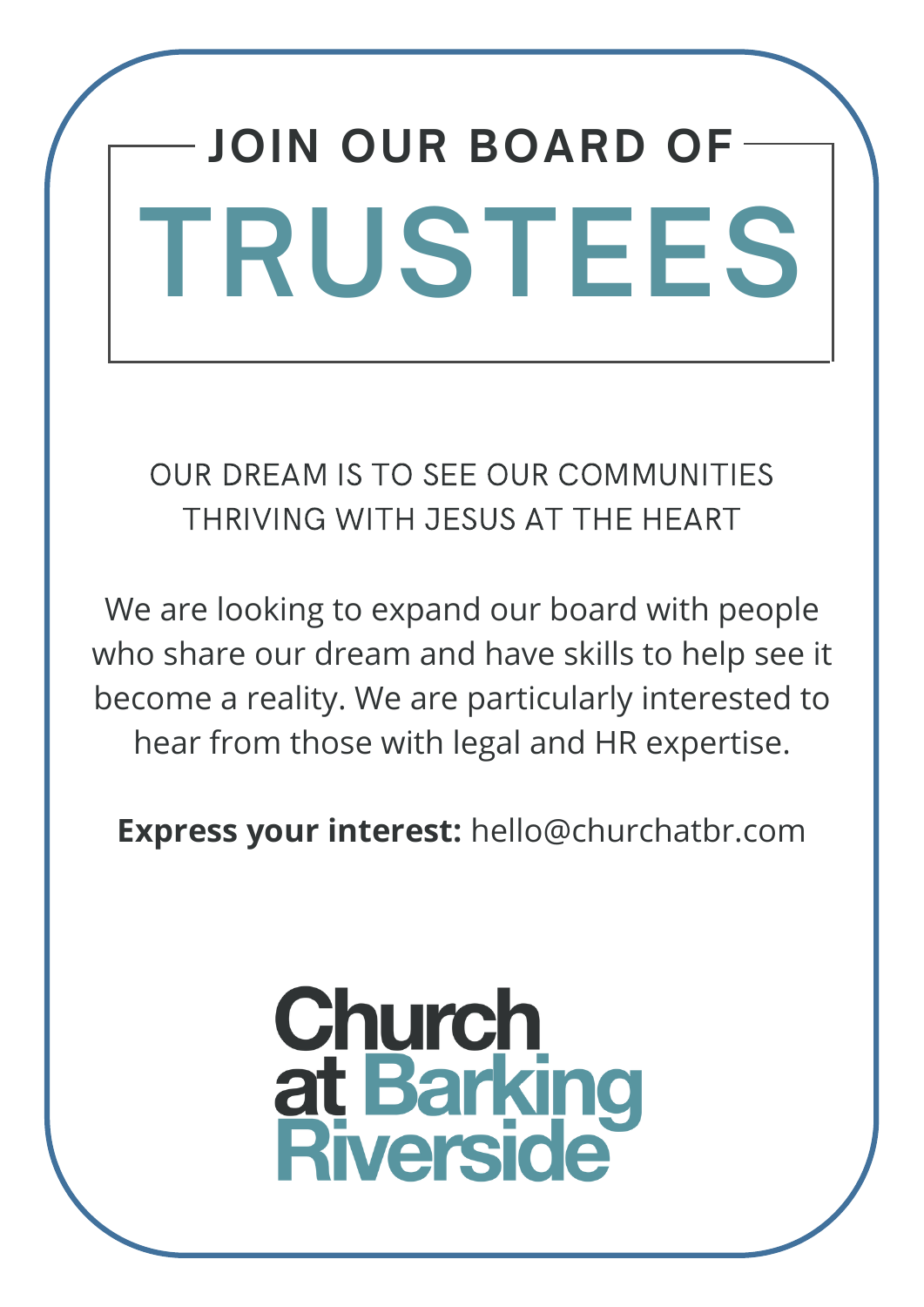#### Trustee Board Members - Role Description & Person Specification

### Background

**Salary:** Unpaid. Expenses incurred while travelling to meetings will be covered **Hours:** Six meetings a year. Additionally, trustees are invited to optional strategic review meetings held three times a year and a public meeting annually. **Location:** Online and venues local to Barking Riverside (IG11 0WX) **Closing Date:** N/A

Church at Barking Riverside (CBR) exists to see communities thriving with Jesus at the heart. We create space for Jesus in our individual lives through collective habits, sharing life with others in our Hubs and daring to dream big for the people and places we live and love. As a newly established worshipping community in the South of Barking & Dagenham, we seek to join in with all God is doing in the local community of Barking Riverside. Starting as local movement, it is rippling out across the wider region and internationally, as we continue to facilitate leaders and train disciples of Jesus equipped to follow God in every walk of life.

#### Who are the charity's trustees

The Charities Act 1993 defines charity trustees as those responsible under the charity's governing document for controlling the administration and management of the charity. This is the case regardless of the terminology used to describe the role. For CBR the charity trustees are registered with the Charity Commission and are a mix of ex officio post holders, church members and those with particular expertise regionally and in the diocese of Chelmsford.

The trustee board comprises:

- Chair (ex officio)
- Treasurer
- Secretary (TBC)
- Up to eleven appointed trustees (min 3 including 1 ex officio)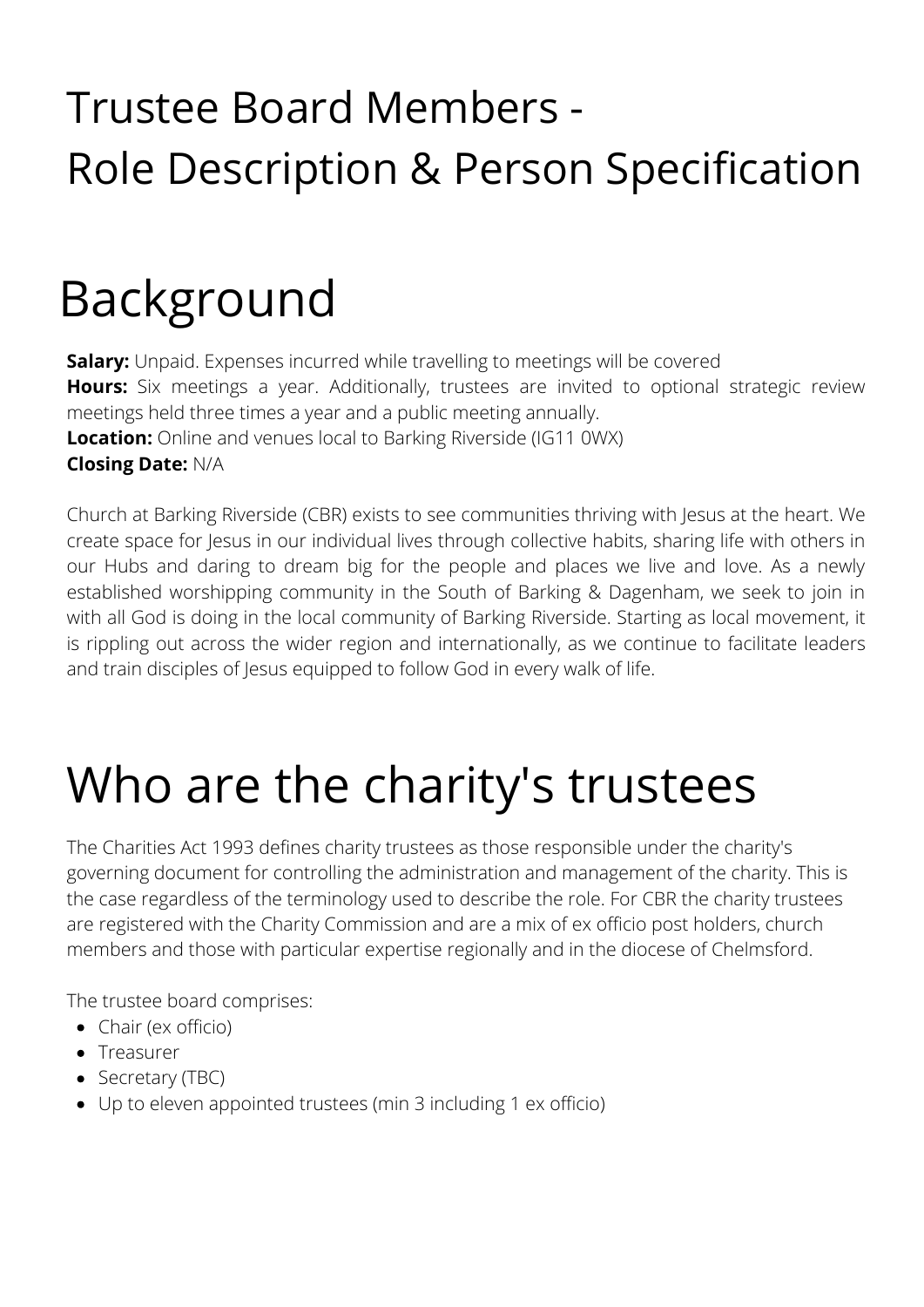# Role of the Board

At its simplest, the role of the trustee board is to receive assets from donors, safeguard them and apply them to the charitable purposes of CBR. The trustee board must always act in the best interests of CBR, exercising the same standard of duty of care that a prudent person would apply if looking after the affairs of someone for whom they have responsibility. The trustee board must act as a group and not as individuals.

### Duties of a Trustee

The duties of a trustee board member are to:

- ensure that CBR complies with its governing document (its Constitution), charity law, company law and any other relevant legislation or regulations
- ensure that CBR pursues its objects as defined in its governing document
- ensure CBR applies its resources exclusively in pursuance of its objects. For example, it must not spend money on activities which are not included in the objects, however worthwhile they may be
- contribute actively to the board of trustees by giving firm strategic direction to CBR, setting overall policy, defining goals, setting targets, and evaluating performance against agreed targets
- safeguard the good name and values of CBR
- ensure the financial stability of CBR.

In addition to the above statutory duties, each trustee should use any specific skills, knowledge or experience they have to help the board of trustees reach sound decisions. This may involve leading discussions, identifying key issues, providing advice and guidance on new initiatives, and evaluating or offering advice on other areas in which the trustee has particular expertise.